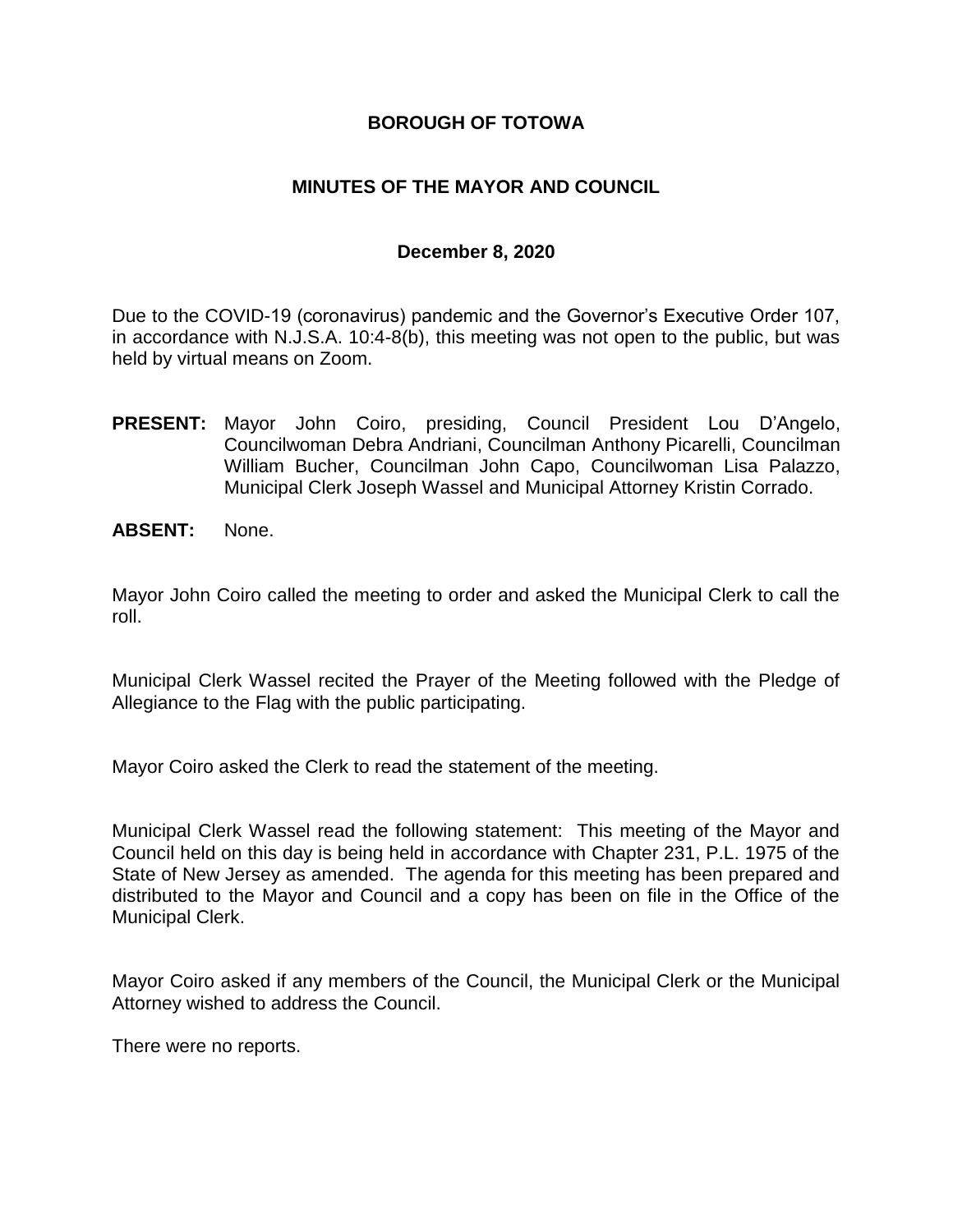## CITIZENS HEARD:

There were no citizens who wished to be heard and Mayor Coiro announced that we have not received any emailed questions pertaining to the public portion of the meeting through 7:30 p.m.

There was a motion by Councilman D"Angelo, seconded by Councilwoman Andriani to approve the Minutes of the Mayor and Council for the meeting of November 24, 2020. On roll call vote, all members of the Council present voted in the affirmative. Councilman Capo abstained from the voting.

# COMMITTEE ON FINANCE:

There was a motion by Councilman Picarelli, seconded by Councilman D"Angelo to approve Resolution No. 2020-25 for the payment of bills. On roll call vote, all members of the Council present voted in the affirmative.

There was a motion by Councilman Picarelli, seconded by Councilman D"Angelo to approve Resolution No. 2020-26 Authorizing Transfer Of 2020 Budget Appropriations. On roll call vote, all members of the Council present voted in the affirmative.

There was a motion by Councilman Picarelli, seconded by Councilman D"Angelo to adopt the following resolution to effectuate the redemption of Tax Sale Certificate #18000001 for 503 Preakness Avenue, Block 7, Lot 1.02. On roll call vote, all members of the Council present voted in the affirmative.

### RESOLUTION

Tax Sale Certificate Number 18000001 Block 7, Lot 1.02 Property: 503 Preakness Avenue, Totowa, New Jersey 07512 Owner: John Gerhold

WHEREAS, at the Municipal Tax Sale on October 25, 2018, a lien was sold on Block 7, Lot 1.02; and

WHEREAS, this lien known as Tax Sale Certificate Number 18000001, was sold to US Bank as Cust for Actlien for a 0% redemption fee and a premium of \$20,100.00; and

Minutes 12/08/2020 **Page 2**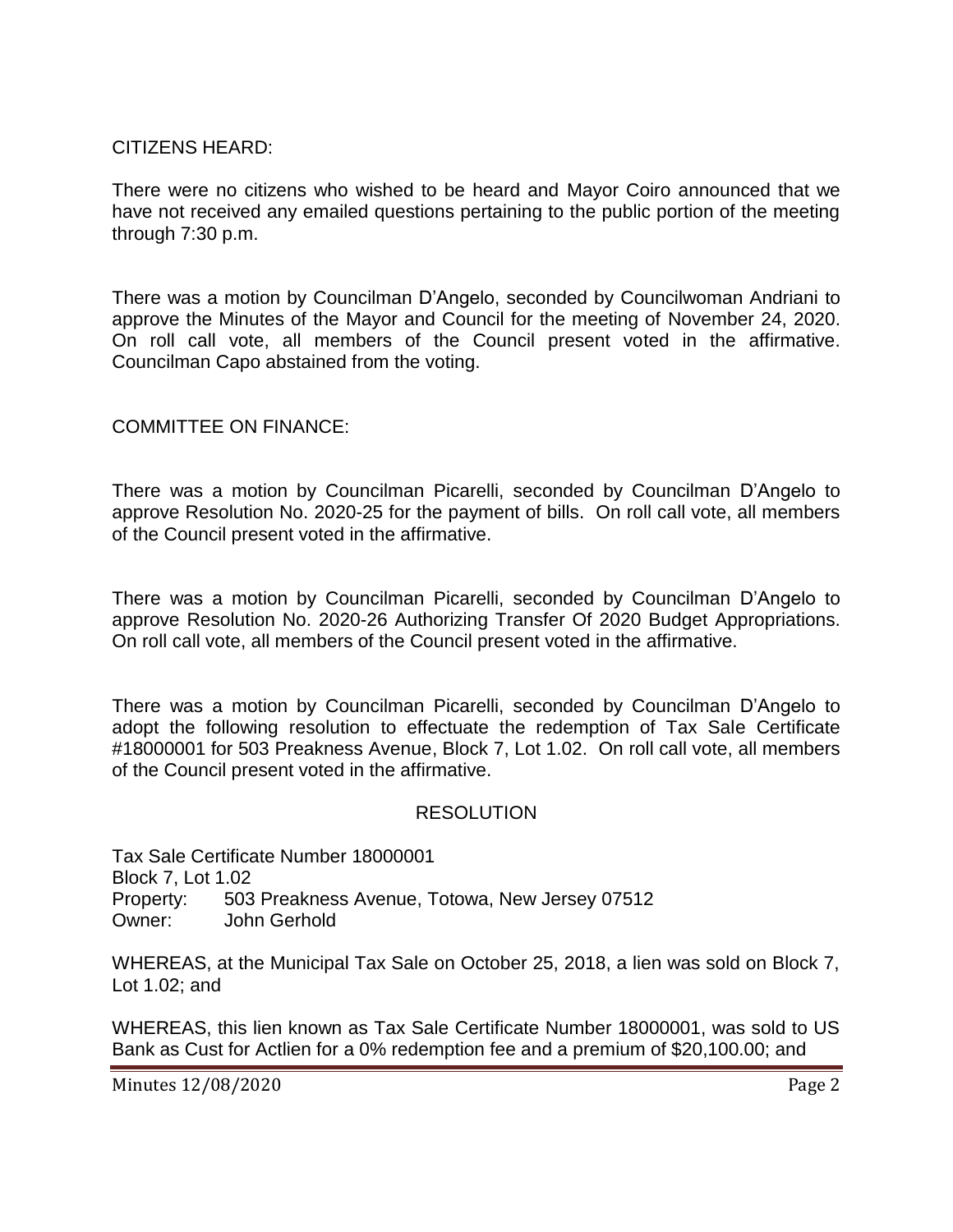WHEREAS, John Gerhold, the owner of the property, has effected redemption of Tax Sale Certificate Number 18000001 in the amount of \$33,682.02 as of December 8, 2020.

NOW, THEREFORE, BE IT RESOLVED, that the Mayor and Council of the Borough of Totowa do hereby authorize the Treasurer to issue a check in the amount of \$33,682.02 payable to US Bank as Cust for Actlien for the redemption of Tax Sale Certificate Number 18000001.

BE IT FURTHER RESOLVED, that the Mayor and Council do hereby authorize the Treasurer to issue a check in the amount of \$20,100.00 (premium) to the aforementioned Lien Holder.

There was a motion by Councilman Picarelli, seconded by Councilman D"Angelo to adopt the following Resolution To Acknowledge Receipt Of And Accept The 2019 Audit Corrective Action Plan. On roll call vote, all members of the Council present voted in the affirmative.

## RESOLUTION NO. 127-2020

### RESOLUTION TO ACKNOWLEDGE RECEIPT OF AND ACCEPT THE 2019 AUDIT CORRECTIVE ACTION PLAN

WHEREAS, by Resolution No. 20-2020 dated January 1, 2020, the Mayor and Council of the Borough of Totowa authorized the firm of Lerch, Vinci & Higgins, LLP, 17-17 Route 208, Fair Lawn, New Jersey 07410, to serve as the Municipal Auditor for the Borough of Totowa; and

WHEREAS, the professional services to be provided by the Municipal Auditor include but are not limited to auditing the financial statements for the Borough of Totowa; preparing the unaudited annual financial statement; review and certification of the annual budget; and preparing the annual debt statement and performing all general auditing services as needed; and

WHEREAS, the Municipal Auditor has completed the Borough of Totowa, Passaic County, New Jersey Report of Audit Year Ended December 31, 2019; and

WHEREAS, the Municipal Clerk and Chief Financial Officer/Treasurer prepared the 2019 Audit Corrective Action Plan based on the recommendations listed in the Audit Report, a copy of which is on file in the office of the Borough of Totowa Municipal Clerk; and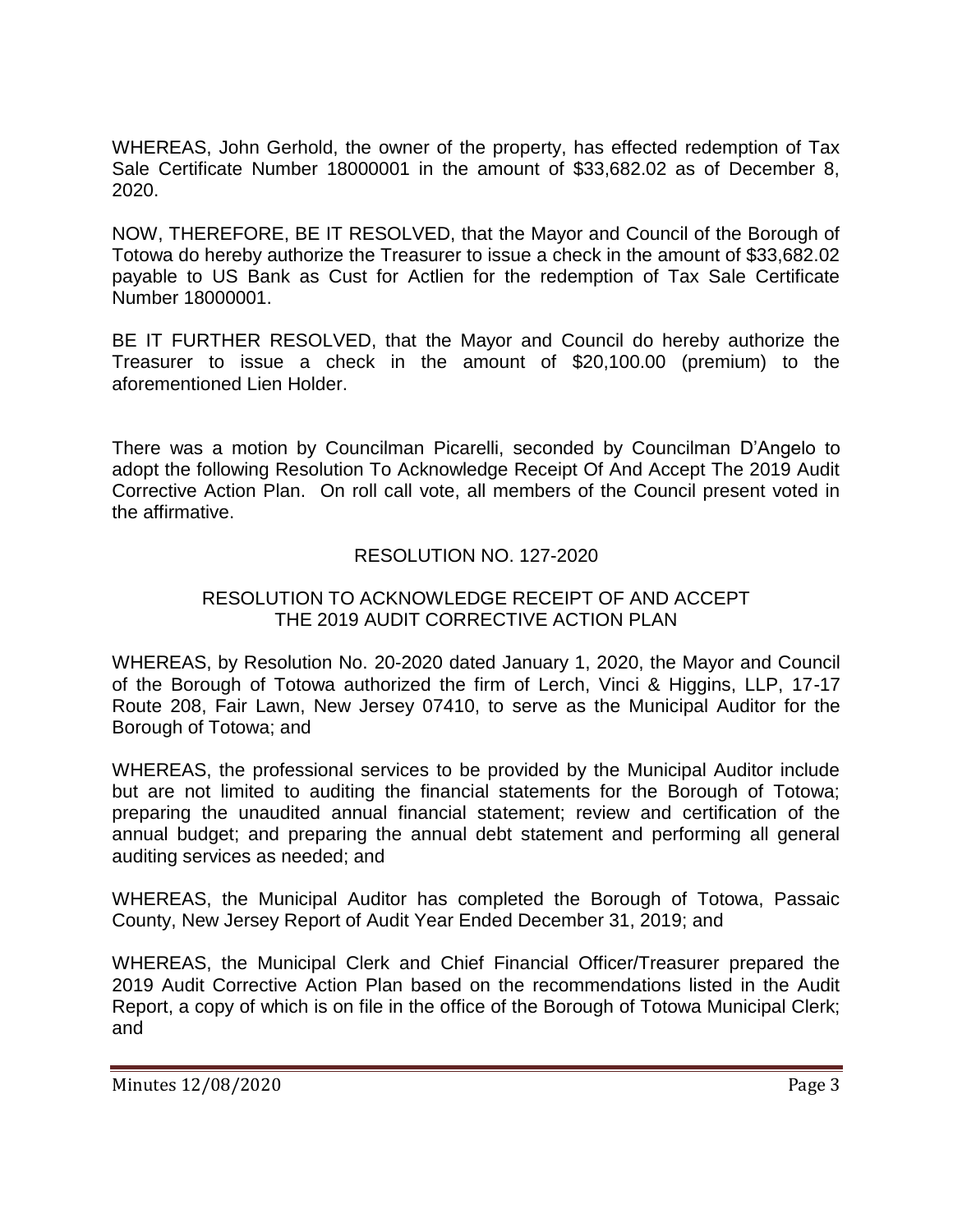WHEREAS, copies of the 2019 Audit Corrective Action Plan have been distributed to the Mayor and Council of the Borough of Totowa and the Recommendations and 2019 Audit Corrective Action Plan have been forwarded to all affected personnel.

NOW, THEREFORE, BE IT RESOLVED, that the Mayor and Council of the Borough of Totowa do hereby acknowledge receipt of and accept the 2019 Audit Corrective Action Plan as prepared by the Municipal Clerk and Chief Financial Officer/Treasurer.

There was a motion by Councilman Picarelli, seconded by Councilman D"Angelo to adopt the following Resolution Authorizing Cancellation Of Outstanding Checks. On roll call vote, all members of the Council present voted in the affirmative.

# RESOLUTION NO. 128-2020

## RESOLUTION AUTHORIZING CANCELLATION OF OUTSTANDING CHECKS

WHEREAS, there exists numerous, old, outstanding checks on the bank reconciliations of the General and Net Payroll bank accounts; and

WHEREAS, the old, outstanding checks have been investigated by the Chief Financial Officer/Treasurer and it has been determined that these old, outstanding checks should be cancelled.

NOW, THEREFORE, BE IT RESOVLED, by the Governing Body of the Borough of Totowa that the following old, outstanding checks in the amount of \$5,527.56 in the General and Net Payroll bank accounts be and the same are hereby cancelled.

| <b>Bank Account</b>                    | Amount<br>Cancelled    |
|----------------------------------------|------------------------|
| General Account<br>Net Payroll Account | \$2,836.00<br>2,691.56 |
|                                        | $$5,527.56$ (A)        |

(A) A detailed listing of the outstanding checks to be cancelled will be retained on file in the Office of the Borough Clerk.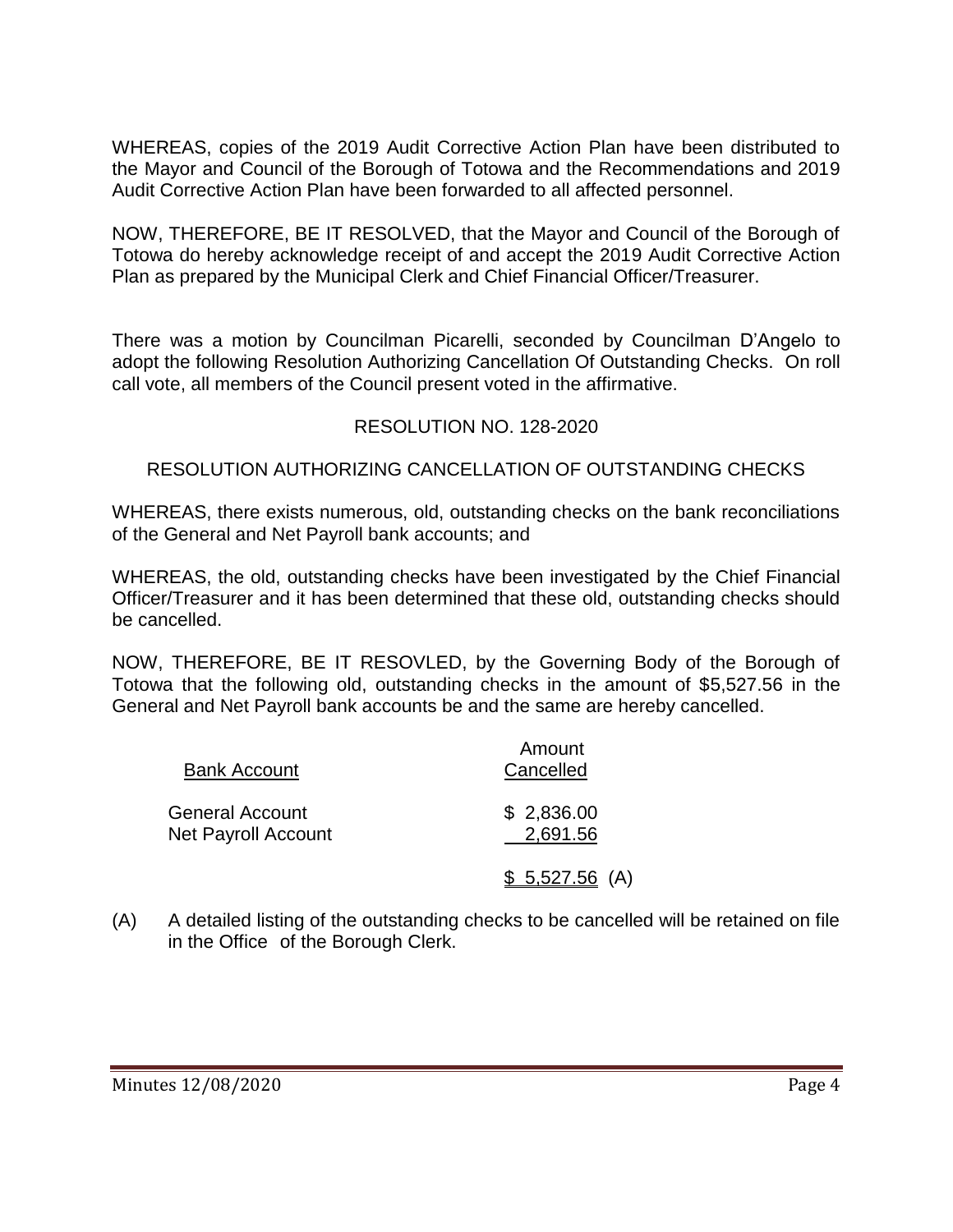There was a motion by Councilman Picarelli, seconded by Councilman D"Angelo to adopt the following Resolution Authorizing Settlement Of The 2018, 2019 & 2020 Tax Appeals Entitled Amerco Real Estate Company V. Borough Of Totowa. On roll call vote, all members of the Council present voted in the affirmative.

## RESOLUTION NO. 129-2020

#### RESOLUTION AUTHORIZING SETTLEMENT OF THE 2018, 2019 & 2020 TAX APPEALS ENTITLED AMERCO REAL ESTATE COMPANY V. BOROUGH OF TOTOWA

WHEREAS, there have been appeals of the real property tax assessments for the stated tax years; and

WHEREAS, each Block and Lot listed therein was assessed at the amount stated therein; and

WHEREAS, the proposed Stipulation of Settlement, a copy of which is incorporated herein as if set forth at length, has been reviewed and recommended by the Borough Tax Assessor and Borough Tax Expert; and

WHEREAS, the settlement of these matters on the attached list are in the best interest of the Borough of Totowa.

NOW, THEREFORE, BE IT RESOLVED, by the Mayor and Council of the Borough of Totowa, New Jersey, as follows:

- 1. The Borough"s Tax Appeal Attorney, Raymond B. Reddin, Esq. is authorized to execute the Stipulation of Settlement on behalf of the Borough of Totowa with respect to the tax appeals on the attached list which are currently pending in the Tax Court of New Jersey.
- 2. All municipal officials are hereby authorized to take whatever action may be necessary to implement the terms of this Resolution and authorizes the Special Tax Counsel to enter into the Stipulation of Settlement as provided by Taxpayer.

There was a motion by Councilman Picarelli, seconded by Councilman D"Angelo to adopt the following Resolution Authorizing Purchase Of Various Items Through State, County And Educational Services Commission Cooperative Contracts. On roll call vote, all members of the Council present voted in the affirmative.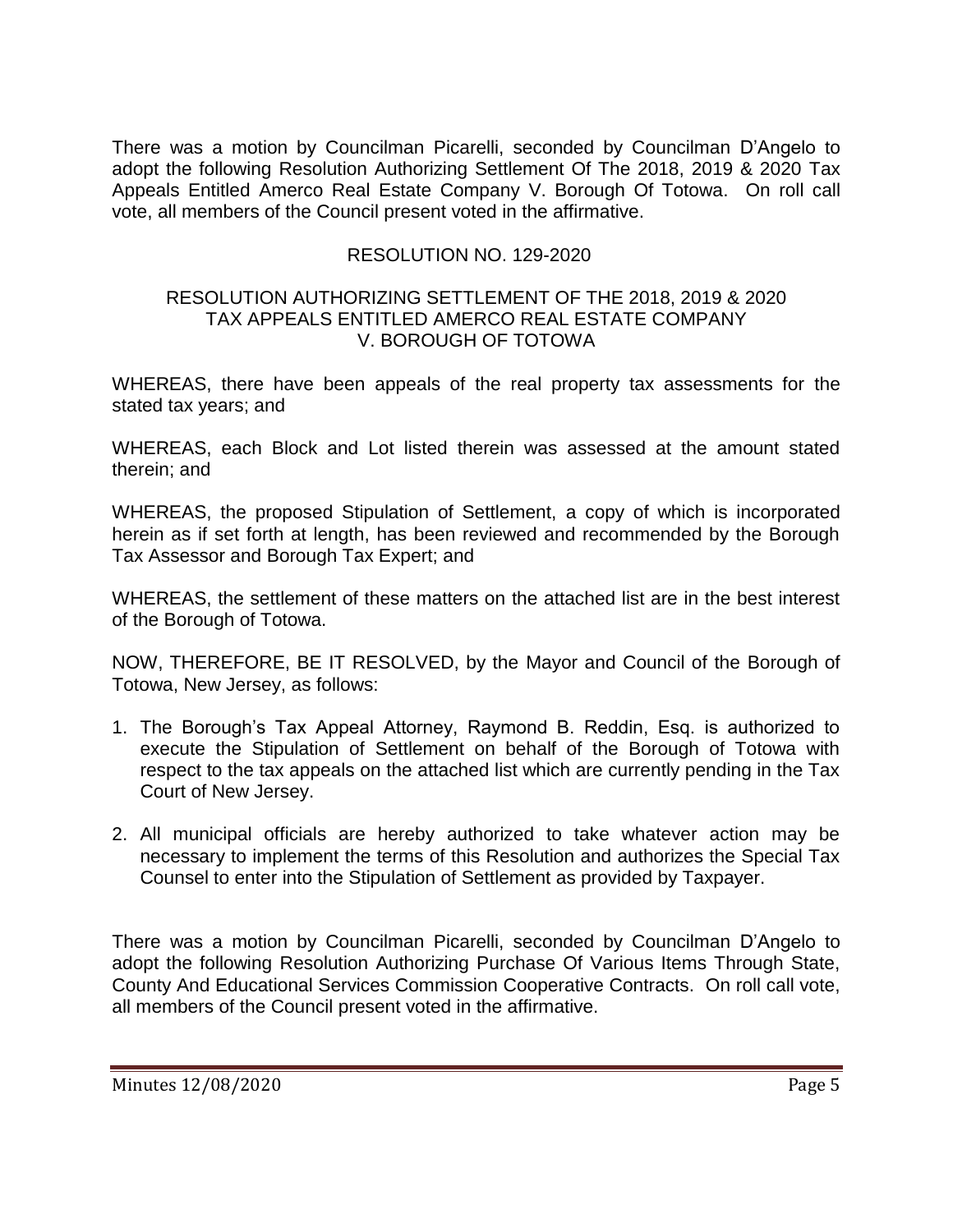## RESOLUTION NO. 130-2020

### RESOLUTION AUTHORIZING PURCHASE OF VARIOUS ITEMS THROUGH STATE, COUNTY AND EDUCATIONAL SERVICES COMMISSION COOPERATIVE CONTRACTS

WHEREAS, the different Borough of Totowa Departments have requisitioned various goods and services for 2020 pursuant to the following State Contracts, Passaic County Cooperative Contracts, Morris County Cooperative Contracts, Bergen County Cooperative Contracts and/or Educational Services Commission of New Jersey Cooperative Contracts; and

| <b>VENDOR</b>                   | STATE/PCC/MCC/BCC/ESCNJ CONTRACT          |
|---------------------------------|-------------------------------------------|
| <b>Broadview Networks</b>       | <b>State Contract</b>                     |
| <b>Northeast Communications</b> | <b>Morris County Cooperative Contract</b> |
| Rachles/Michele's Oil Company   | <b>State Contract</b>                     |
| Rio Supply, Inc.                | <b>Morris County Cooperative Contract</b> |

WHEREAS, the Mayor and Council of the Borough of Totowa is desirous of approving said purchases in accordance with the terms of the various State Contracts, County Contracts and Educational Services Commission of New Jersey Contracts; and

WHEREAS, the Mayor and Council is also desirous of authorizing these purchases from the State Contracts, County Contracts and Educational Services Commission of New Jersey Contracts throughout calendar year 2020, subject to appropriate procurement controls and availability of funds; and

WHEREAS, the Finance and Administration Committee has considered this matter and recommended this resolution to the Mayor and Council for adoption.

NOW, THEREFORE, BE IT RESOLVED, by the Mayor and Council of the Borough of Totowa that it hereby authorizes the purchase of the goods and/or services described above in accordance with the terms of the applicable State Contracts, County Contracts or Educational Services Commission of New Jersey Contracts.

BE IT FURTHER RESOLVED, that the Municipal Clerk and all other necessary officers and employees be and hereby are authorized and directed to take such further actions and sign such documents as are necessary to effectuate the purpose of this resolution, including but not limited to issuance of an appropriate Purchase Order.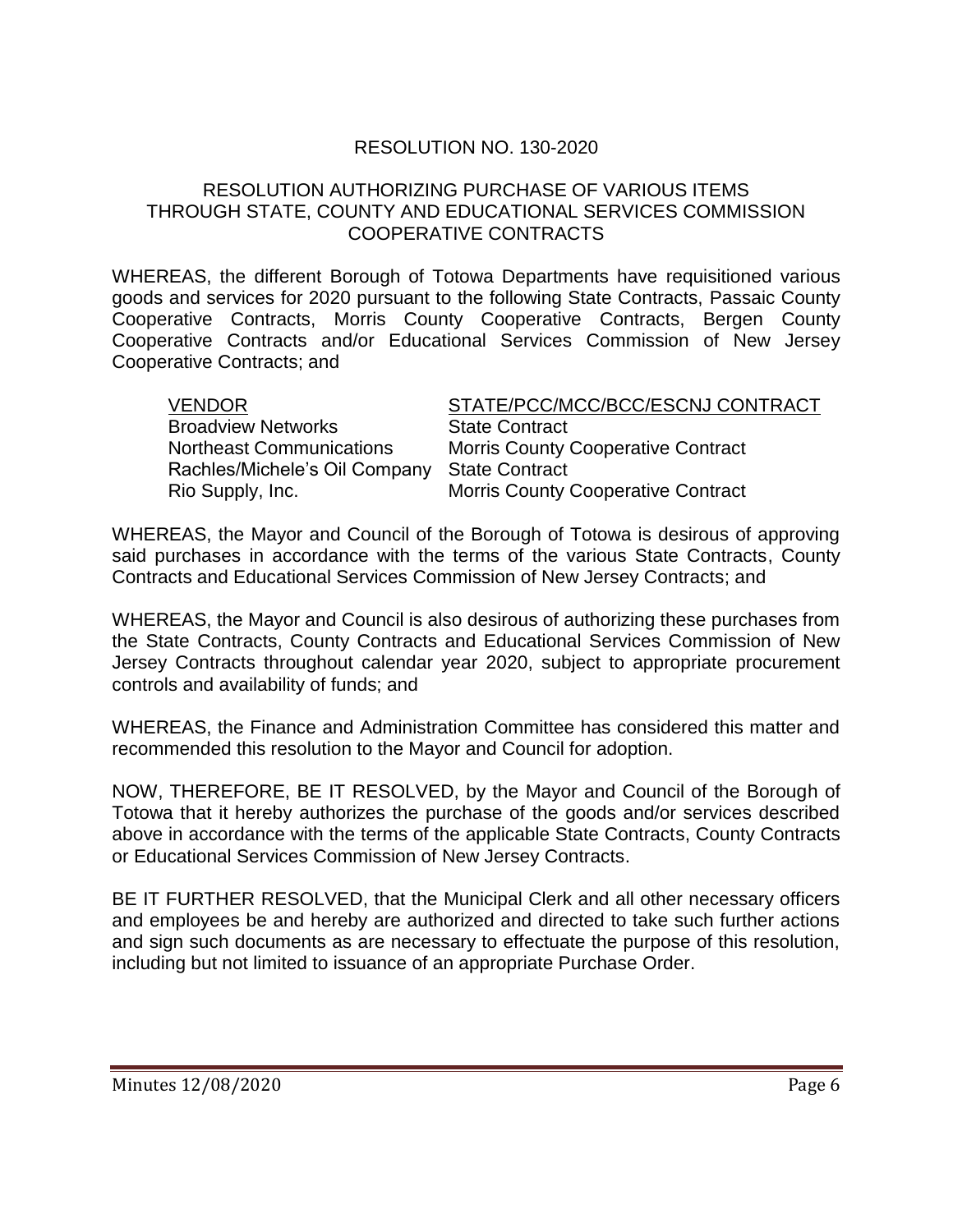There was a motion by Councilman Picarelli, seconded by Councilman D"Angelo to adopt the following Resolution Approving Disposal Services For Vegetative Waste Recycling. On roll call vote, all members of the Council present voted in the affirmative.

# RESOLUTION NO. 131-2020

## RESOLUTION APPROVING DISPOSAL SERVICES FOR VEGETATIVE WASTE RECYCLING

WHEREAS, the Mayor and Council of the Borough of Totowa need to dispose of the Borough's residential and municipal vegetative waste at a facility that is licensed and permitted by the State of New Jersey Department of Environmental Protection ("DEP"); and

WHEREAS, the Borough of Totowa solicits proposals from licensed and permitted disposal facilities that will dispose of vegetative materials including but not limited to leaves, brush, tree parts, stumps, wood chips and grass; and

WHEREAS, Environmental Renewal, LLC, 27 Andrews Drive, Woodland Park, New Jersey 07424 has submitted a proposal to dispose of vegetative waste at their facility in accordance with their Municipal Rate Schedule, a copy of which is on file in the office of the Borough of Totowa Municipal Clerk; and

WHEREAS, these services were utilized during the year 2020; and

WHEREAS, pursuant to the applicable New Jersey State laws, the authorization of this service may be authorized as an exception to public bidding in accordance with the Local Public Contract Law as set forth in N.J.S.A 40A:11-5, et seq.

NOW, THEREFORE, BE IT RESOLVED, that the Mayor and Council of the Borough of Totowa do hereby authorize the Borough of Totowa to utilize Environmental Renewal, LLC for the disposal of vegetative waste for the Borough of Totowa in accordance with the Fee Schedule set forth in their proposal.

BE IT FURTHER RESOLVED, that the Mayor and Council of the Borough of Totowa do hereby authorize the Municipal Clerk to execute any and all necessary instruments relating thereto.

There was a motion by Councilman Picarelli, seconded by Councilman D"Angelo to add the following item to the agenda. On roll call vote, all members of the Council present voted in the affirmative.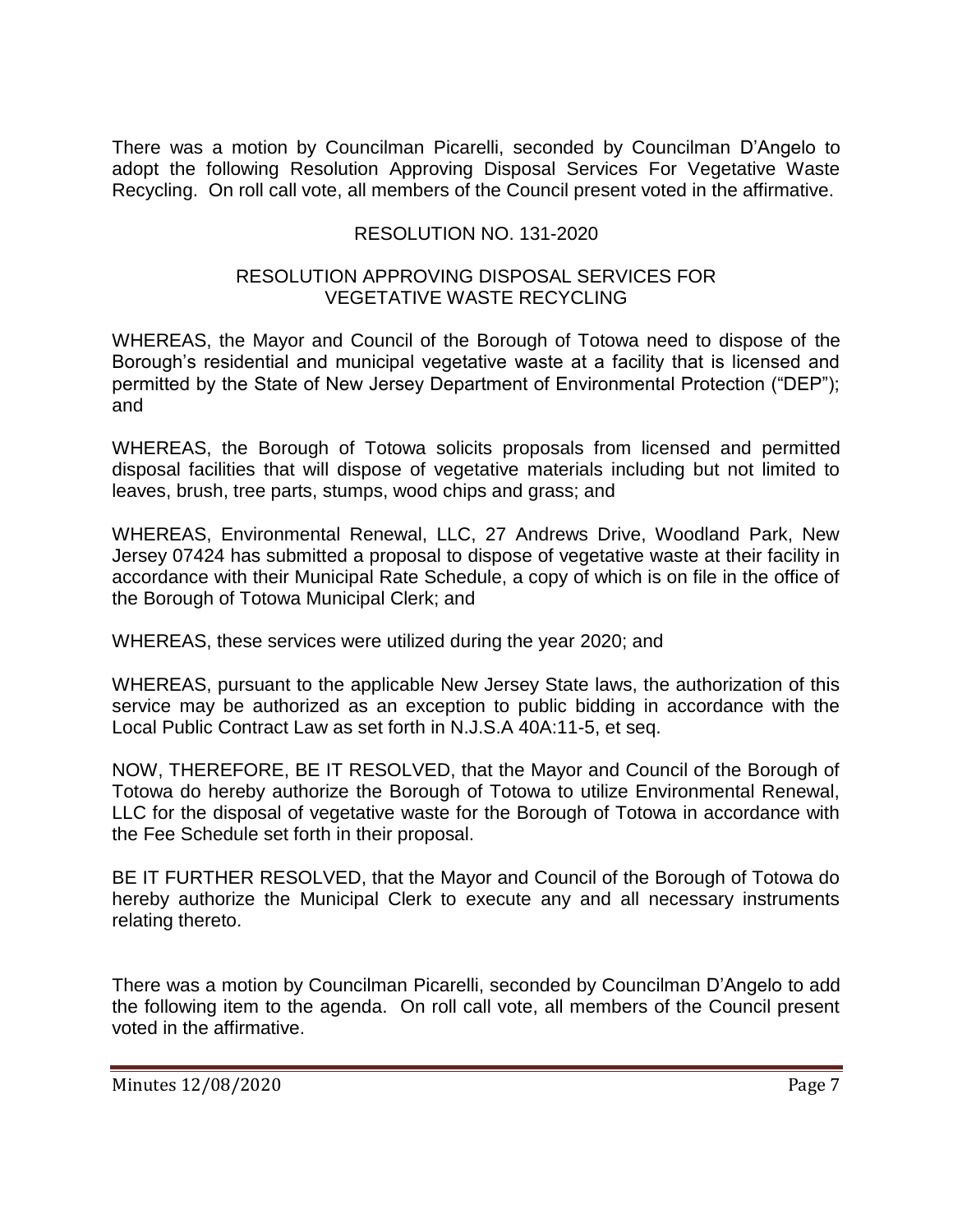There was a motion by Councilman Picarelli, seconded by Councilman D"Angelo to adopt the following Resolution Providing For The Insertion Of A Special Item Of Revenue In The Budget Pursuant To N.J.S.A. 40A:4-87 (Ch. 159, P.L. 148) – Public And Private Revenues Offset by Appropriations – County Of Passaic Coronavirus Aid, Relief And Economic Security Act (CARES Act) Fund. On roll call vote, all members of the Council present voted in the affirmative.

## RESOLUTION NO. 132-2020

### RESOLUTION PROVIDING FOR THE INSERTION OF A SPECIAL ITEM OF REVENUE IN THE BUDGET PURSUANT TO N.J.S.A. 40A:4-87 (CH. 159, P.L. 148) – PUBLIC AND PRIVATE REVENUES OFFSET BY APPROPRIATIONS – COUNTY OF PASSAIC CORONAVIRUS AID, RELIEF AND ECONOMIC SECURITY ACT (CARES ACT) FUND

WHEREAS, N.J.S.A. 40A:4-87 provides that the Director of the Division of Local Government Services may approve the insertion of any special item of revenue in the budget of any municipality when such item shall have been made available by law and the amount thereof was not determined at the time of the adoption of the budget; and

WHEREAS, said Director may also approve the insertion of an item of appropriation of equal amount; and

WHEREAS, the Borough of Totowa has been awarded an additional grant in the amount of \$203,300 from the County of Passaic CARES Act Fund and wishes to amend its 2020 Budget to include this additional amount as an item of revenue.

NOW, THEREFORE, BE IT RESOLVED, by the Governing Body of the Borough of Totowa that the Mayor and Council hereby requests the Director of the Division of Local Government Services to approve the insertion of an additional item of revenue in the 2020 Budget in the sum of \$203,300 which is now available as a revenue item from:

Miscellaneous Revenues Special Items of General Revenue Anticipated with Prior Written Consent of the Director of the Division of Local Government Services:

 Public and Private Revenues Offset with Appropriations: Passaic County CARES Act Fund \$203,300

BE IT FURTHER RESOLVED, that a like sum of \$203,300 be and the same is hereby, appropriated under the caption: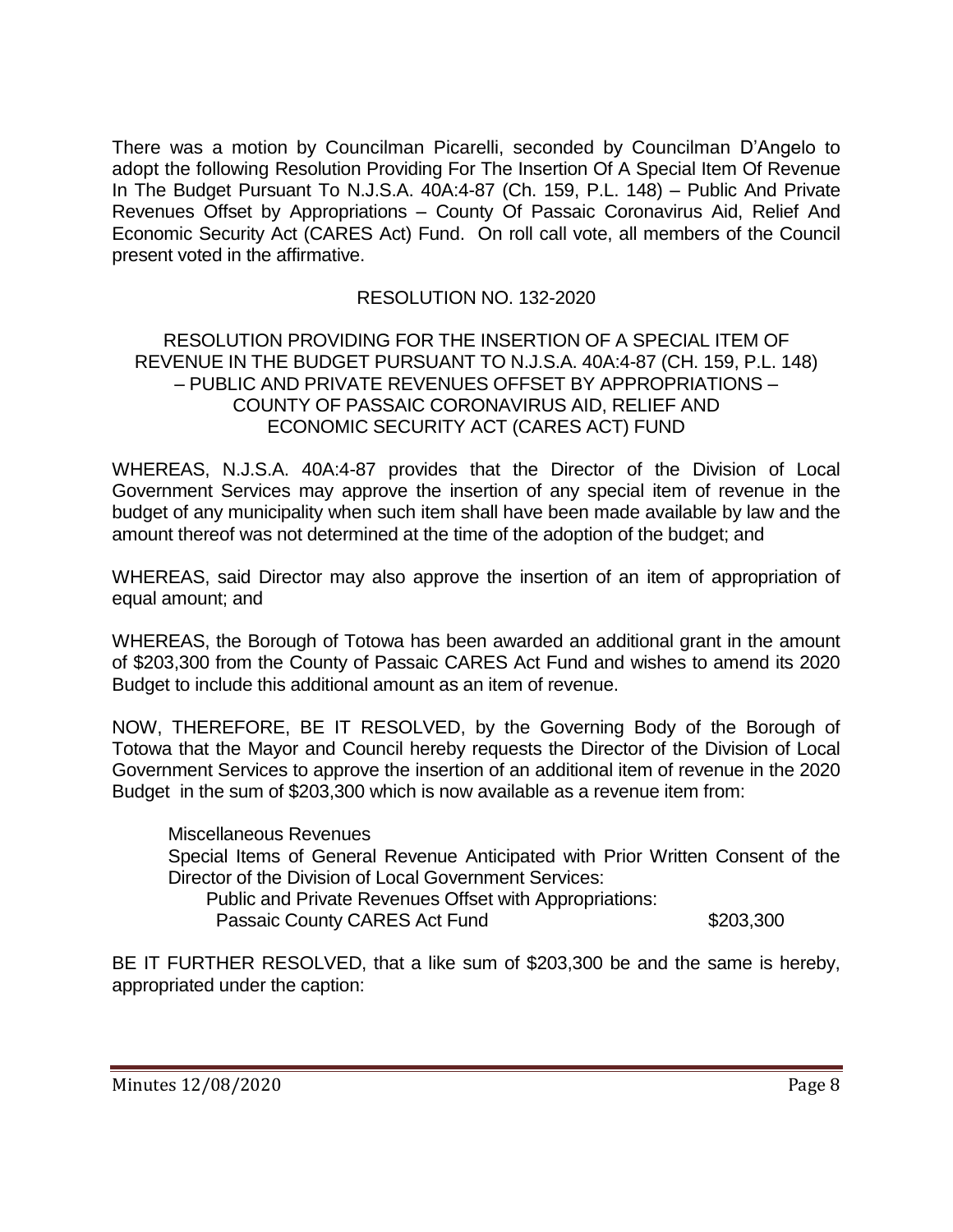General Appropriations (A) Operations - Excluded from CAPS Public and Private Programs Offset by Revenues Passaic County CARES Act Fund \$203,300

BE IT FURTHER RESOLVED, that the Borough Clerk is hereby directed to forward two (2) copies of this Resolution to the Director of the Division of Local Government Services.

COMMITTEE ON PUBLIC SAFETY:

There was no report.

COMMITTEE ON PUBLIC WORKS:

Upon the recommendation of the Committee, there was a motion by Councilwoman Palazzo, seconded by Councilman Bucher to hire Joseph Dulski as a Department of Public Works Laborer. On roll call vote, all members of the Council present voted in the affirmative.

There was a motion by Councilman Bucher, seconded by Councilwoman Palazzo to adopt the following Resolution Authorizing The Purchase Of One Snow Blower For The Department Of Public Works. On roll call vote, all members of the Council present voted in the affirmative.

### RESOLUTION NO. 133-2020

## RESOLUTION AUTHORIZING THE PURCHASE OF ONE SNOW BLOWER FOR THE DEPARTMENT OF PUBLIC WORKS

WHEREAS, the Borough of Totowa Department of Public Works ("DPW") Superintendent has requested that a new snow blower be purchased for use by the DPW; and

WHEREAS, the Mayor and Council of the Borough of Totowa have determined that there is a need for a new snow blower; and

WHEREAS, the DPW Superintendent solicited proposals for the purchase of one new snow blower; and

Minutes 12/08/2020 **Page 9**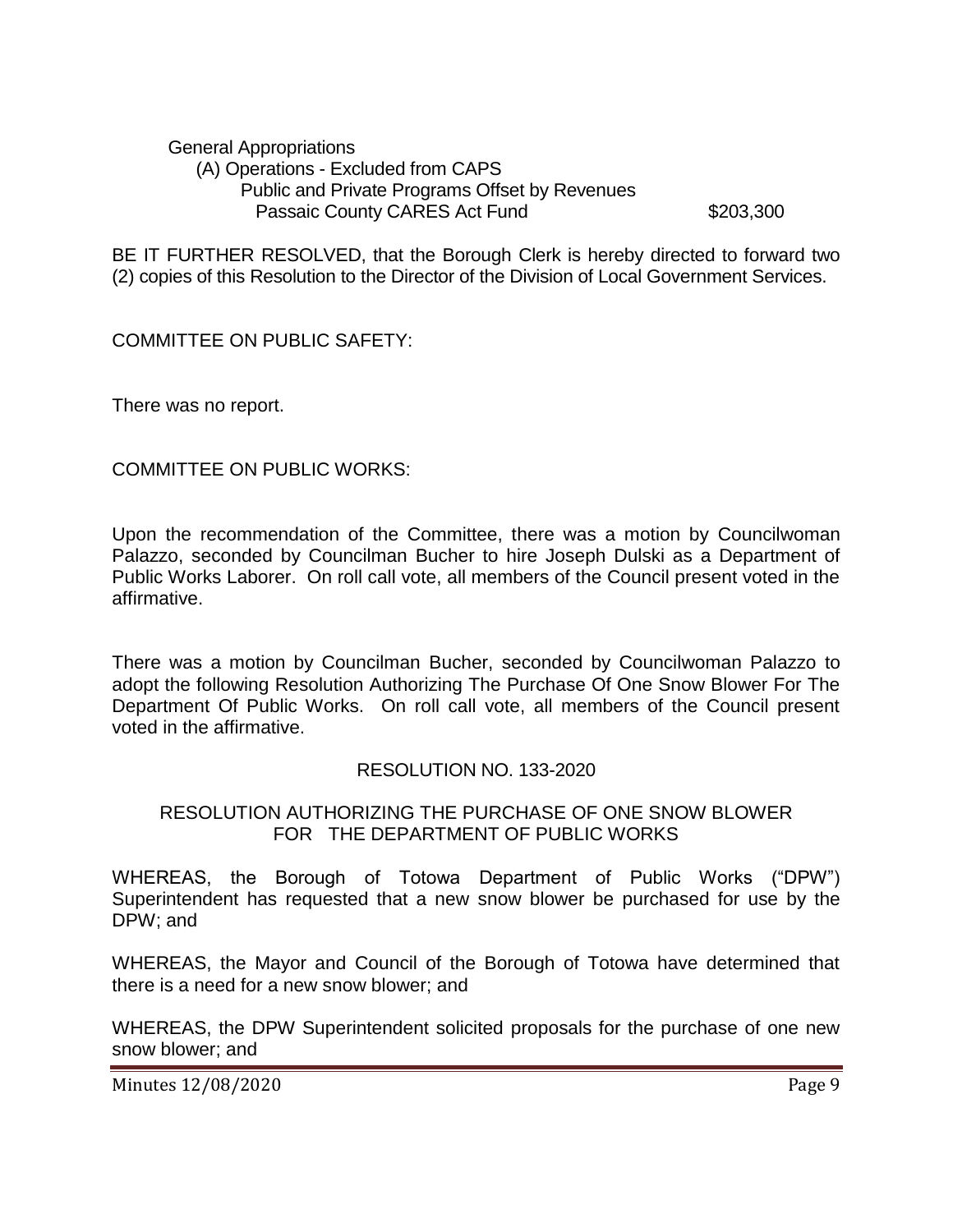WHEREAS, Riverdale Power Mower, 90 Hamburg Turnpike, Riverdale, New Jersey 07457 submitted a proposal for the purchase of one Toro Power Max HD Commercial 1428 OHXE Snow Blower in the amount of \$2,250.00, a copy of which is on file in the office of the Borough of Totowa Municipal Clerk; and

WHEREAS, the Mayor and Council of the Borough of Totowa desire to authorize the purchase of this Toro Power Max HD Commercial 1428 OHXE Snow Blower; and

WHEREAS, pursuant to the applicable New Jersey State laws, the purchase of this snow blower may be authorized without public bidding.

NOW, THEREFORE, BE IT RESOLVED, that the Mayor and Council of the Borough of Totowa do hereby authorize the purchase of one Toro Power Max HD Commercial 1428 OHXE Snow Blower from Riverdale Power Mower in the amount of \$2,250.00.

BE IT FURTHER RESOLVED, that the Mayor and Municipal Council of the Borough of Totowa do hereby authorize the Municipal Clerk and DPW Superintendent to execute any and all instruments relating thereto.

COMMITTEE ON ENGINEERING & PUBLIC PROPERTY:

There was a motion by Councilman Capo, seconded by Councilwoman Andriani to adopt the following Resolution Authorizing Professional Architectural Services For An Analysis And Feasibility Study Of The Municipal Building. On roll call vote, all members of the Council present voted in the affirmative.

# RESOLUTION NO. 134-2020

RESOLUTION AUTHORIZING PROFESSIONAL ARCHITECTURAL SERVICES FOR AN ANALYSIS AND FEASIBILITY STUDY OF THE MUNICIPAL BUILDING

WHEREAS, the Mayor and Council of the Borough of Totowa would like to explore the possibility of expanding the Police Department and various Municipal Department offices located within the Borough of Totowa Municipal Complex; and

WHEREAS, the Mayor and Council of the Borough of Totowa desire to retain the services of a professional architect to undertake an analysis and feasibility study of the Borough of Totowa Municipal Complex; and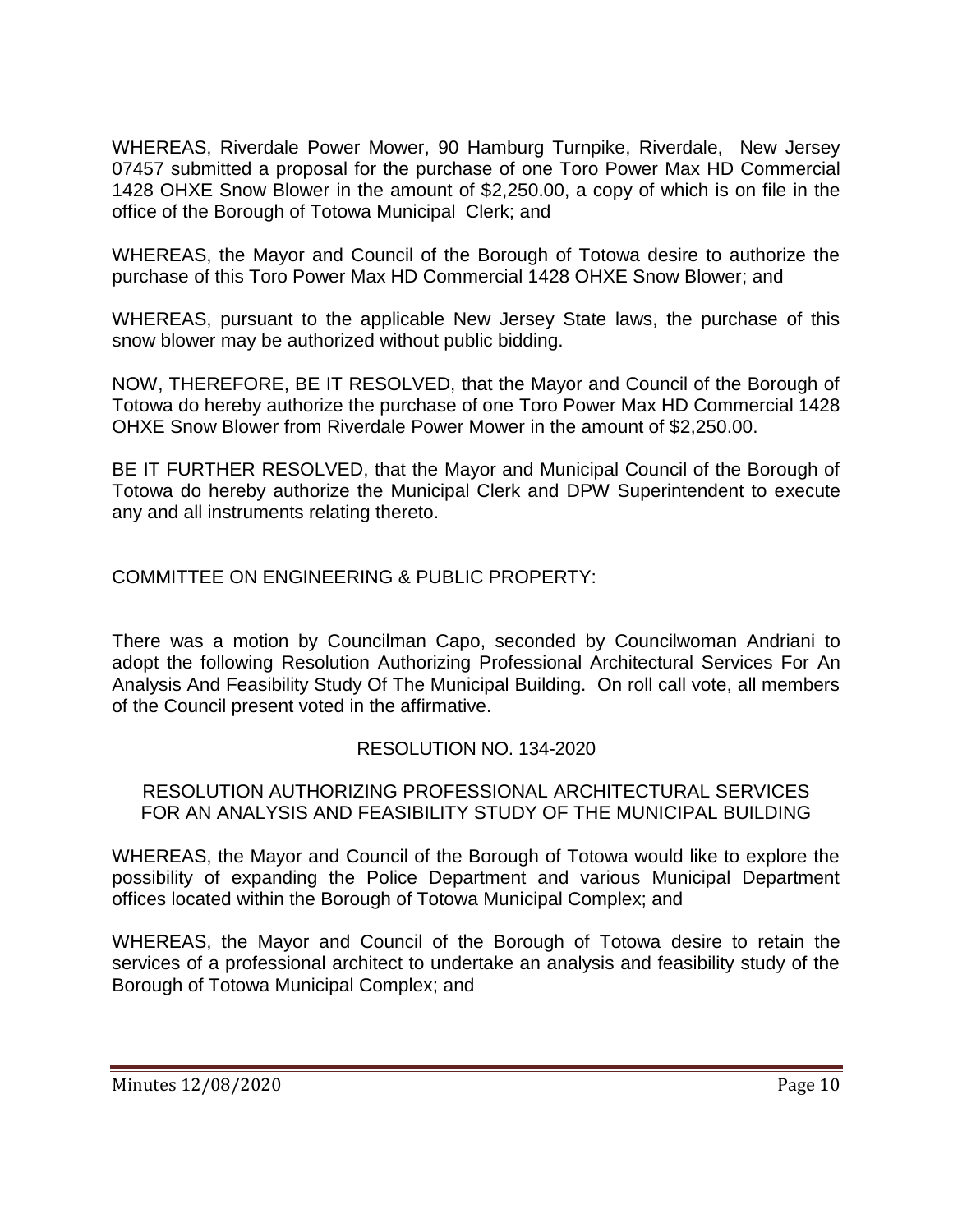WHEREAS, the proposed scope of work includes but is not limited to an analysis of the Police Station and all Municipal Department offices, interviews with Department Heads, evaluating interview data, researching code requirements and preparing cost estimates and a final report; and

WHEREAS, Tri-State Architects, P.C./Alaimo Group, 200 High Street, Mt. Holly, New Jersey 08060 has submitted a proposal dated November 19, 2020 for the analysis and feasibility study of the Borough of Totowa Municipal Complex at a cost not to exceed \$15,000.00, a copy of which is on file in the office of the Borough of Totowa Municipal Clerk; and

WHEREAS, the Mayor and Council of the Borough of Totowa on December 8, 2020 did examine the proposal submitted by Tri-State Architects, P.C./Alaimo Group; and

WHEREAS, pursuant to the applicable New Jersey State laws, these professional services may be awarded without public bidding.

NOW, THEREFORE, BE IT RESOLVED, that the Mayor and Council of the Borough of Totowa do hereby accept the proposal submitted by Tri-State Architects, P.C./Alaimo Group for professional architectural services for an analysis and feasibility study of the Borough of Totowa Municipal Complex in the amount of \$15,000.00.

BE IT FURTHER RESOLVED, that the Mayor and Council of the Borough of Totowa do hereby authorize Tri-State Architects, P.C./Alaimo Group to perform the professional services as set forth in their proposal.

COMMITTEE ON LIAISON & INSPECTION:

There was a motion by Councilwoman Andriani, seconded by Councilman Bucher to approve Payment Estimate No. 1 in the amount of \$86,730.00 to Athletic Fields of America for the Synthetic Turf Fields at the PAL. On roll call vote, all members of the Council present voted in the affirmative.

There was a motion by Councilwoman Andriani, seconded by Councilman Bucher to adopt the following Resolution Authorizing A Contract To Severe Structures, LLC For The Borough Of Totowa Home Improvement Program. On roll call vote, all members of the Council present voted in the affirmative.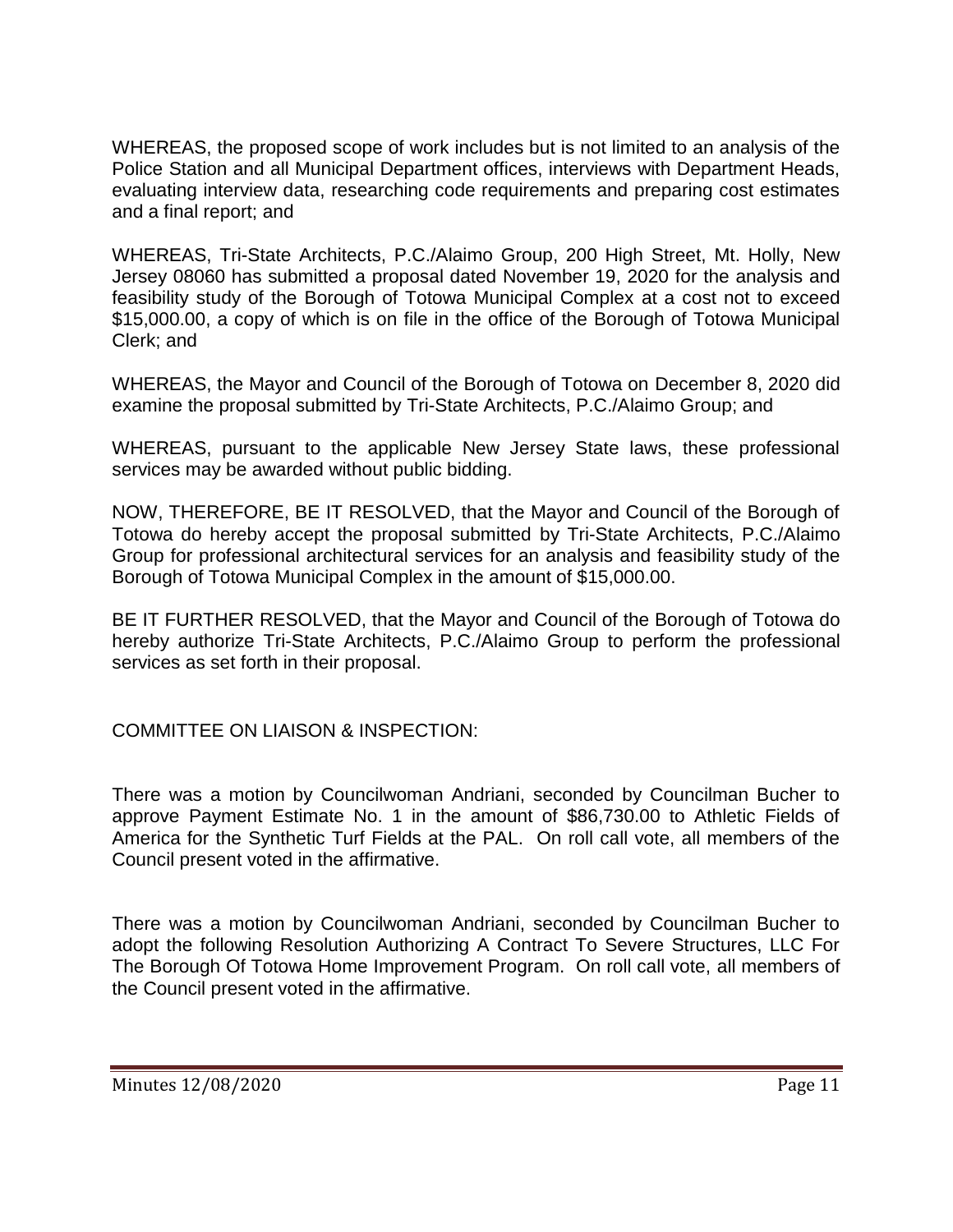# RESOLUTION NO. 135-2020

### RESOLUTION AUTHORIZING A CONTRACT TO SEVERE STRUCTURES, LLC FOR THE BOROUGH OF TOTOWA HOME IMPROVEMENT PROGRAM

WHEREAS, the Borough of Totowa Home Improvement Program ("HIP") was created by the Borough of Totowa to provide funds to assist properties occupied by low and moderate income households to correct existing interior and exterior health, safety and code substandard conditions of major housing systems in conformity with the standards of the New Jersey State Housing Code, N.J.A.C. 5:28 and the Rehabilitation Subcode, N.J.A.C. 5:23-6; and

WHEREAS, the HIP is guided by N.J.A.C.5:93-5.2 and in accordance with the New Jersey Department of Community Affairs ("DCA") Council on Affordable Housing ("COAH") regulations; and

WHEREAS, the Borough of Totowa has contracted with Community Grants, Planning and Housing LLC ("CGP&H"), a private consulting company specializing in the implementation of publicly-funded housing rehabilitation programs, to administer the HIP; and

WHEREAS, by Resolution No. 77-2020 dated June 9, 2020, the Mayor and Council of the Borough of Totowa entered into a Home Improvement Agreement with Monwar Shahid and Shema Khanom for the property located at 21 Mair Avenue, Totowa, New Jersey 07512, also identified as Block 127, Lot 9 on the official tax map of the Borough of Totowa; and

WHEREAS, CGP&H advertised a Request for Rehabilitation Bid (Case No. TOTO-1902) on July 21, 2020 inviting general contractors to bid on the repair and rehabilitation work for the property located at 21 Mair Avenue (the "Scope of Work"); and

WHEREAS, the homeowners and CGP&H have reviewed the bids and CGP&H has recommended the award of a contract to the lowest apparent bidder Severe Structures, LLC, 38 Delaware Avenue, 2B, Passaic, New Jersey 07055 in an amount not to exceed \$19,600.00 for the Scope of Work; and

WHEREAS, the HIP is funded by the Borough of Totowa"s Affordable Housing Trust Fund and there is sufficient funding available for the award of this contract.

NOW, THEREFORE, BE IT RESOLVED, that the Mayor and Council of the Borough of Totowa do hereby authorize the award of a contract to Severe Structures, LLC for the Borough of Totowa Home Improvement Program for repairs to the property located at 21 Mair Avenue, Totowa, New Jersey 07512 in an amount not to exceed \$19,600.00.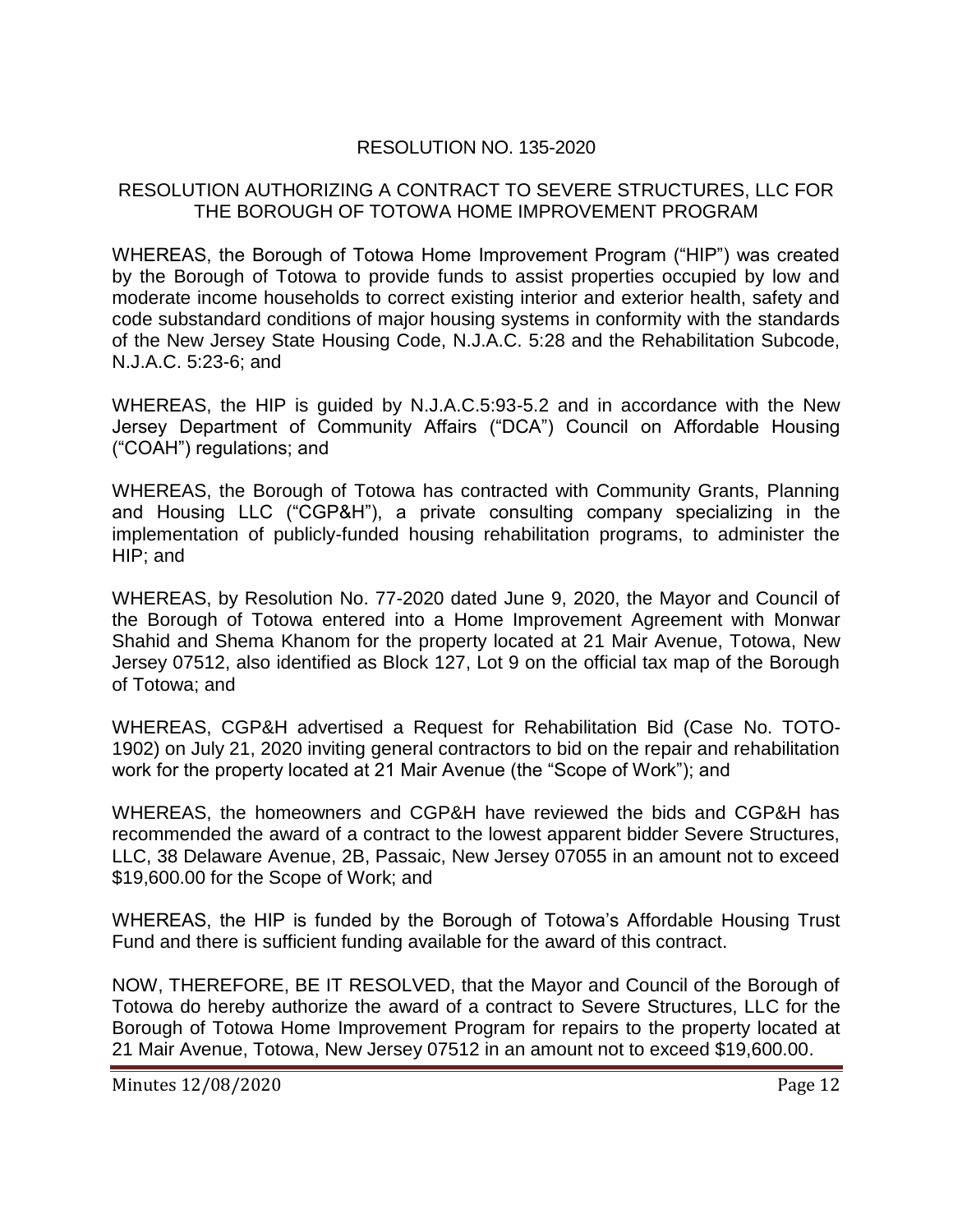# COMMITTEE ON LEGISLATION & ORDINANCES:

There was a motion by Councilwoman Palazzo, seconded by Councilman Picarelli to introduce on first reading and advertise for public hearing the following entitled ordinance. On roll call vote, all members of the Council present voted in the affirmative.

## **ORDINANCE NO. 11-2020**

### **AN ORDINANCE TO AMEND THE CODE OF THE BOROUGH OF TOTOWA CHAPTER 407 ENTITLED "WATER", ARTICLE I, "WATER USE", SECTION 25, "CHARGES AND FEES"**

There was a motion by Councilwoman Palazzo, seconded by Councilman Picarelli to adopt the following Resolution Demanding That The New Jersey State Legislature Accept Its Responsibility To Administer The Provisions Of The Affordable Housing Act And Stay Further Action Until Such Times As It Has Promulgated Rules Governing Its Implementation. On roll call vote, all members of the Council present voted in the affirmative.

## RESOLUTION NO. 136-2020

RESOLUTION DEMANDING THAT THE NEW JERSEY STATE LEGISLATURE ACCEPT ITS RESPONSIBILITY TO ADMINISTER THE PROVISONS OF THE AFFORABLE HOUSING ACT AND STAY FURTHER ACTION UNTIL SUCH TIME AS IT HAS PROMULGATED RULES GOVERNING ITS IMPLEMENTATION

WHEREAS, in 1975 the New Jersey Supreme Court in Mount Laurel I decreed that every municipality in New Jersey, "must, by its land use regulations, presumptively make realistically possible an appropriate variety and choice of housing. More specifically, presumptively it cannot foreclose the opportunity of the classes of people mentioned for low and moderate income housing and in its regulations must affirmatively afford that opportunity, at least to the extent of the municipality"s fair share of the present and prospective regional need therefor" (10 S. Burlington City. N.A.A.C.P. v. Mount Laurel Twp., 67 N. J. 151, 174 (1975)); and

WHEREAS, in 1983, the Supreme Court in Mount Laurel II expanded the Mount Laurel doctrine, saying: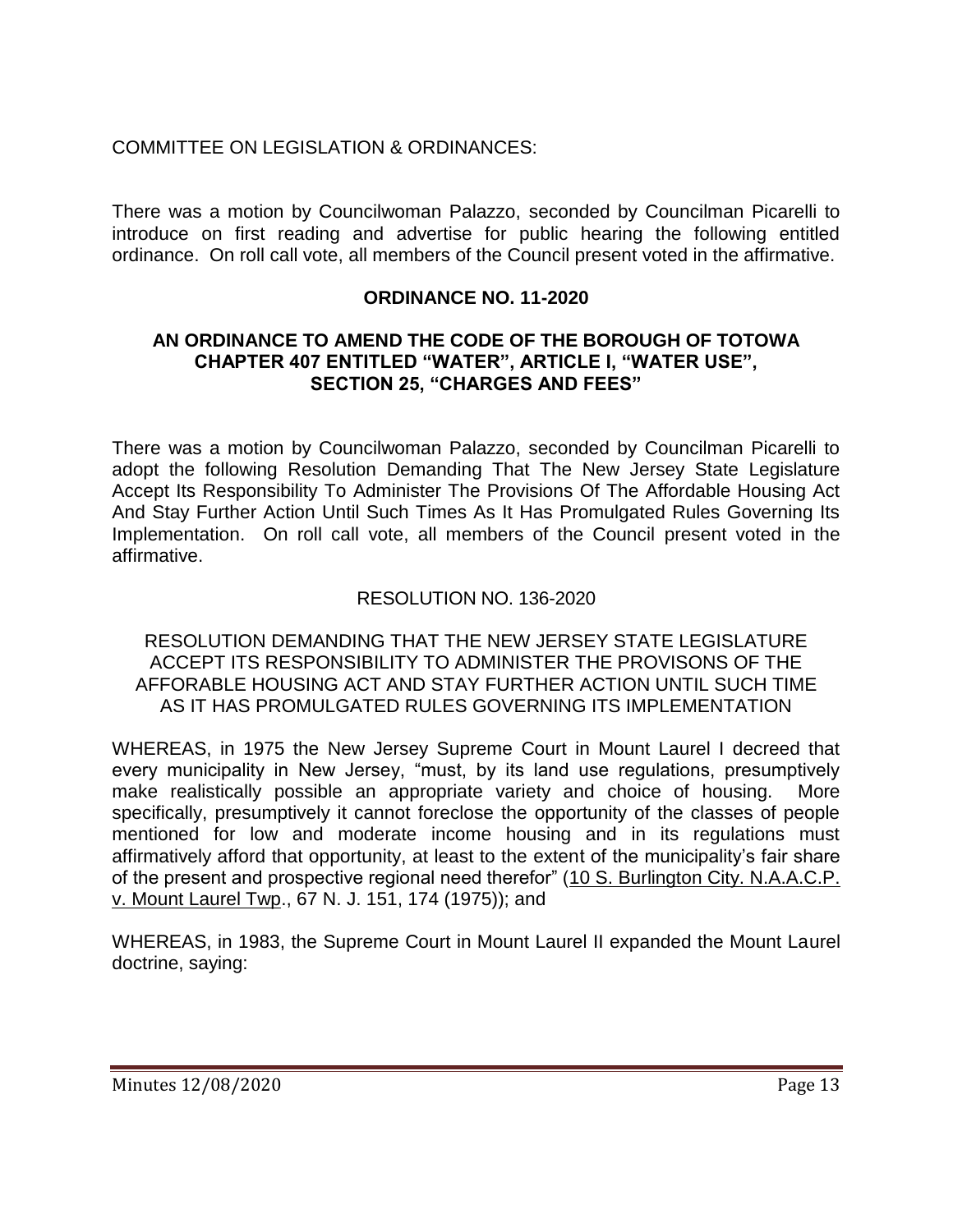"Therefore proof of a municipality"s bona fide attempt to provide a realistic opportunity to construct its fair share of lower income housing shall no longer suffice. Satisfaction of the Mount Laurel obligation shall be determined solely on an objective basis: if the municipality has in fact provided a realistic opportunity for the construction of its fair share of low and moderate income housing, it has met the Mount Laurel obligation to satisfy the constitutional requirement; if it has not, then it has failed to satisfy it. Further, whether the opportunity is "realistic" will depend on whether there is in fact a likelihood-to the extent economic conditions allow-that the lower income housing will actually be constructed. Plaintiff"s case will ordinarily include proof of the municipality"s fair share of the regional need and defendant"s proof of its satisfaction. Good or bad faith, at least on this issue, will be irrelevant." (S. Burlington Cty. N.A.A.C.P. v. Mount Laurel Twp., 92 N.J. 158, 220-22 (1983))*;* and

WHEREAS, the Supreme Court in Mount Laurel II suggested that builders' remedies should be used to force compliance by municipalities, reasoning that:

Experience… has demonstrated to us that builder"s remedies must be made more readily available to achieve compliance with Mount Laurel. We hold that where a developer succeeds in Mount Laurel Litigation and proposes a project providing a substantial amount of lower income housing, a builder"s remedy should be granted unless the municipality establishes that because of environmental or other substantial planning concerns the plaintiff's proposed project is clearly contra to sound land use planning. We emphasize that the builder"s remedy should not be denied solely because the municipality prefers some other location for lower income housing, even if it is in fact a better site. (*S*. Burlington Cty. N.A.A.C.P. v. Mount Laurel Twp*.,* 92 N.J. 158, 279-80 (1983)); and

WHEREAS, the New Jersey Legislature responded quickly to the Court's Mount Laurel decision by enacting the Fair Housing Act of 1985 N.J.S.A. 52:27D-301, et seq., which created the Council on Affordable Housing ("COAH") which as the Court noted in Mount Laurel IV "… was designed to provide an optional administrative alternative to litigating constitutional compliance through civil exclusionary zoning actions," (In re Adoption of N.J.A.C. 5:96 ex rel. New Jersey Council on Affordable Hous., 221 N.J. 1, 4 (2015); and

WHEREAS, COAH, pursuant to the authority granted to it by the Fair Housing Act., then adopted procedural and substantive rules which provided clear guidance to municipalities as to how they could meet their affordable housing obligation; and

WHEREAS, in its rules COAH assigned a fair share number to each municipality and set forth various mechanisms that a municipality could use in order to satisfy that obligation; and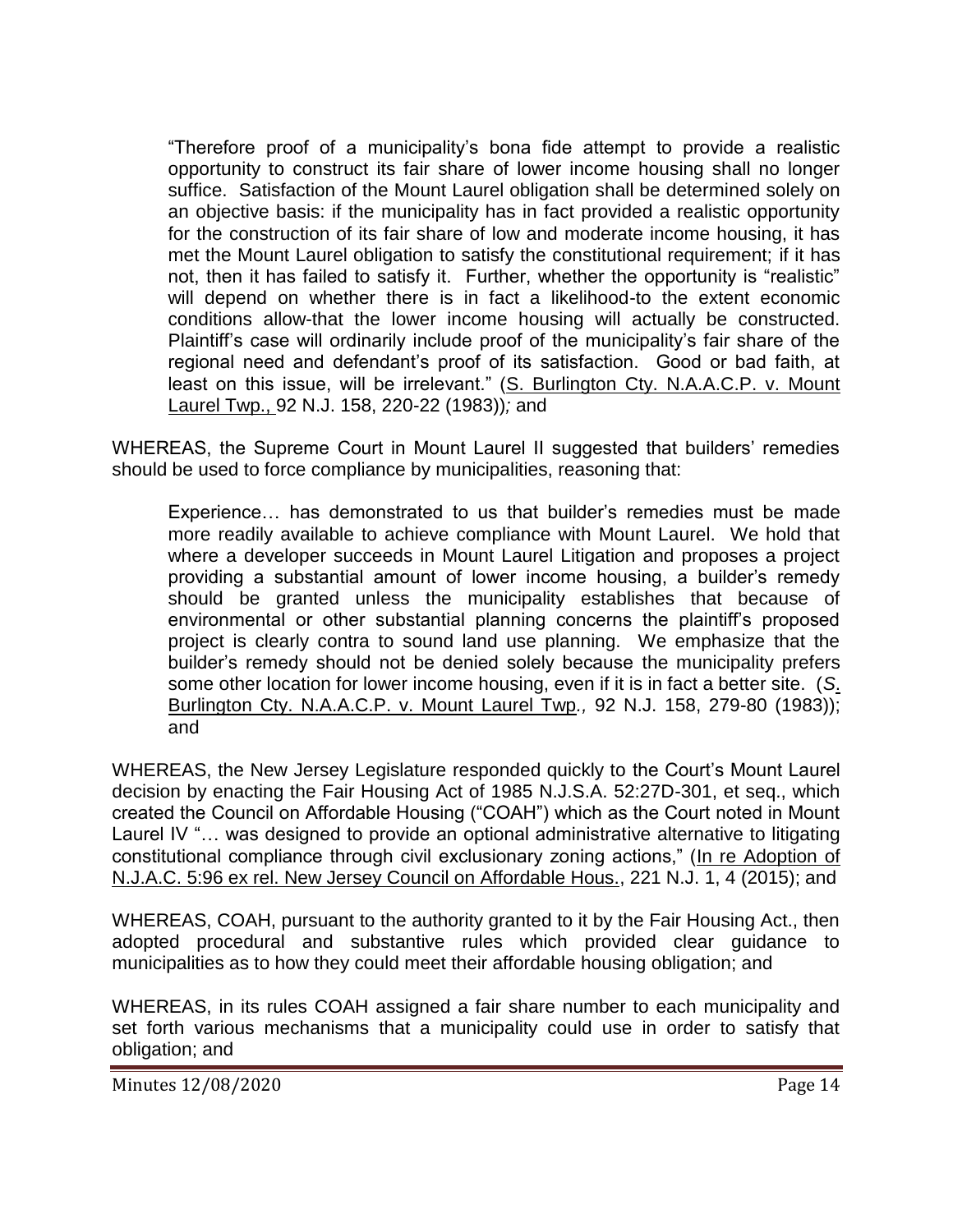WHEREAS, the Borough of Totowa, like many other municipalities throughout the State of New Jersey, met its First and Second Round Affordable Housing Obligations through the COAH process; and

WHEREAS, COAH adopted the First Round Rules for the period from 1987 through 1993 and the Second Rounds Rules for the period of 1993 to 1999 and then extended to 2004; and

WHEREAS, COAH was obligated by the Fair Housing Act to adopt Third Round Rules to take effect in 2004; however, but never adopted rules that were acceptable to the Courts;

WHEREAS, in 2015, the Supreme Court designated Mount Laurel judges in each of the fifteen court vicinages to hear all Mount Laurel cases; and

WHEREAS, instead of providing clear guidance, like the COAH rules did, the Supreme Court in Mount Laurel IV set forth vague standards that have led to a complex system of non-uniform implementation; and

WHEREAS, as a result of the Supreme Court"s decision in Mount Laurel IV, municipalities no longer were assigned fair share numbers, no longer had clear and concise procedural and substantive rules to follow, and no longer had one tribunal to decide these issues, which meant that event the threshold issues of regional need and local fair share obligations had to be litigated before fifteen different Mount Laurel judges, and as a result municipalities were forced to spend tens of thousands, and in some cases hundreds of thousands of dollars, to negotiate fair share numbers with the Fair Share Housing Center ("FSHC") and to gain court approval of settlement agreements negotiated with FSHC; and

WHEREAS, the Supreme Court in Mount Laurel IV concluded its opinion by encouraging the Legislature to once again assume responsibility in the area of affordable housing, saying: